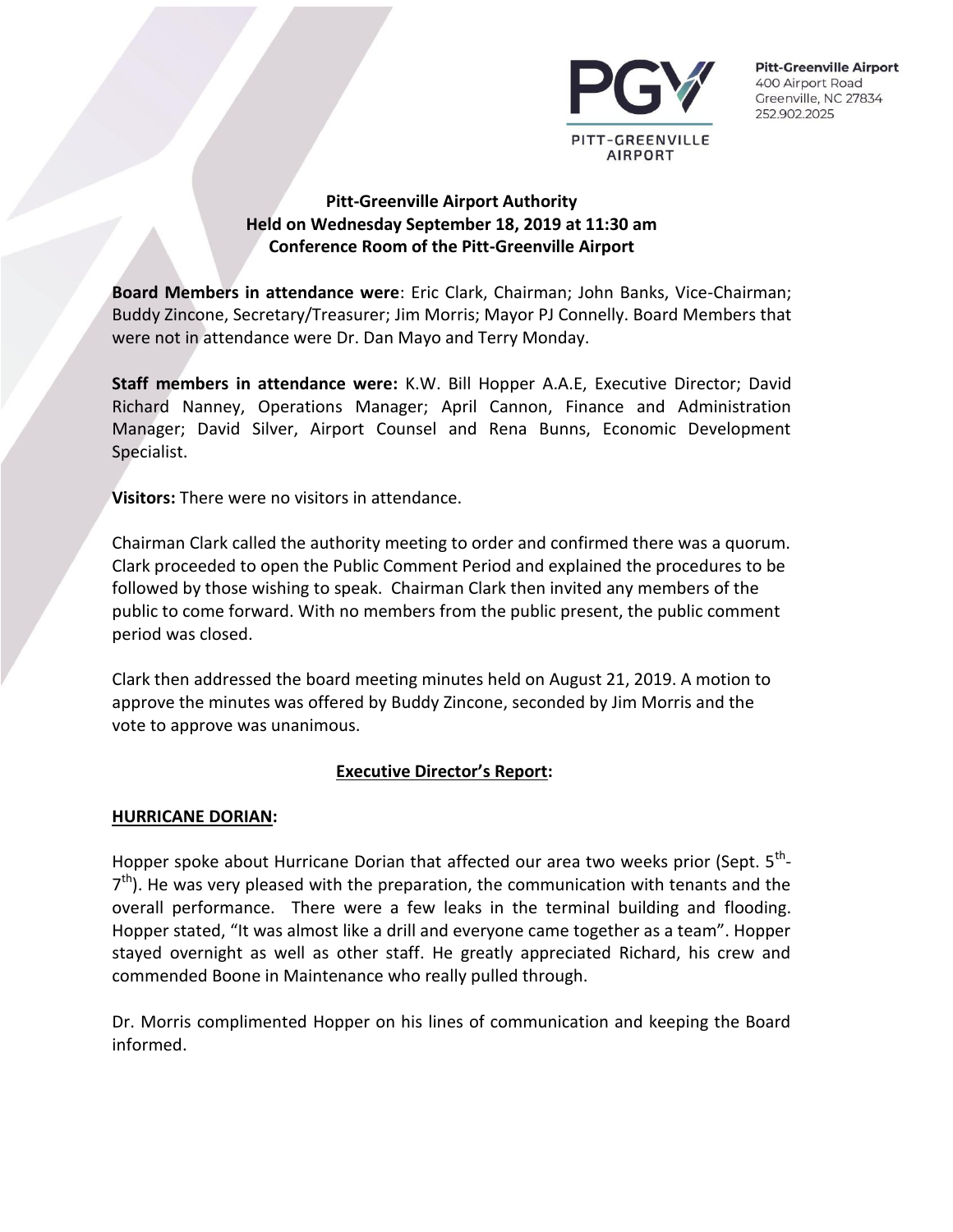

#### **ECU FOOTBALL TEAM:**

It was Bill Hopper's first time experiencing operations for the ECU football team last weekend. Hopper commended Richard and Jinta for their experience and handling of the event. The airport made sure team support was on display. An Allegiant Aircraft was here. Allegiant Airlines was the charter operator.

# **PG Café**:

PG Café now Flight Café did a dry run this morning. They served breakfast for everyone in the Airport Terminal (Airlines, TSA and Administrative Office) this morning. Mr. Ron Dixon the Curator of the Café intends to go to local businesses and begin advertising. Chairman Clark asked if they were going to be serving in the passenger screening area? Hopper said, Yes they are considering doing a rolling cart where they will be serving coffee, pastries and other items.

#### **CHAMBER OF COMMERCE**:

PGV will be hosting the Chamber of Commerce Board meeting on October 23<sup>rd</sup>. It is being held in the lounge area next to the Flight Café.

#### **Experimental Aircraft Association (EAA):**

Ford Tri-Motor will be here from October  $31<sup>st</sup>$  to November 3rd. They will be selling rides and give people the opportunity to look at the plane. It's an airplane that has three engines, one on the nose and one on each wing.

#### **TOUCH-A-TRUCK:**

Touch-A-Truck is an event sponsored by the Youth League on April  $18<sup>th</sup>$  and the rain date will be April 25<sup>th</sup>. The airport will look into getting an aircraft for the event.

#### **Marketing and Promotion**:

PGV recently hired Rena Bunns to fill the Economic Development Specialist position. She will be tasked with promoting the airport and marketing the airport for revenue opportunities. Ms. Bunns was selected from a great pool of applicants.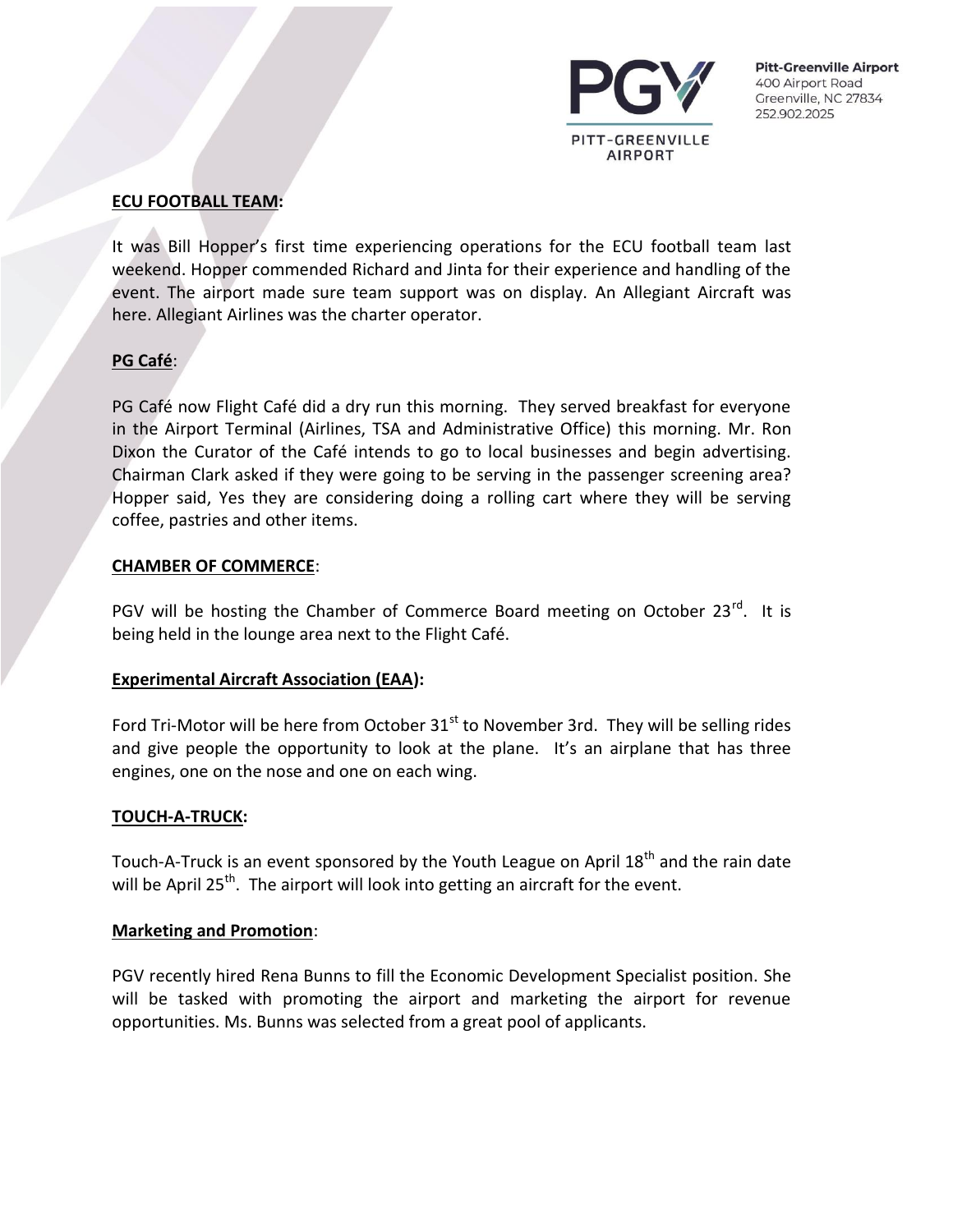

#### **Load Factors Update:**

Significant changes and holding around 70% Fuel sales to the airlines have decreased.

# **FEDERAL PROJECTS:**

#### **SCASDP Grant**

Still pending

**PFC**

No change.

# **AIP 44 DNL Noise Land**

There are Seven Parcels included in the DNL Noise Land Project. Updates completed. One property has sold. Three others pending.

#### **AIP 45 Runway 2/20 runway rehab**

Issues still pending PGV seeking warranty extension Final payment pending

#### **AIP46: Runway 8/26 Clearing, RWY 20 Obstructions**

Pending closeout Dillard property – Requesting FAA make payment with regard to trees and turf (\$22,000 worth of landscaping). FAA doesn't want to pay. PGV waiting response as to why not.

#### **AIP 47**

Pending grant

#### **ARFF Firetruck**:

Application submitted to FAA and we have received award. Completing the process to move forward.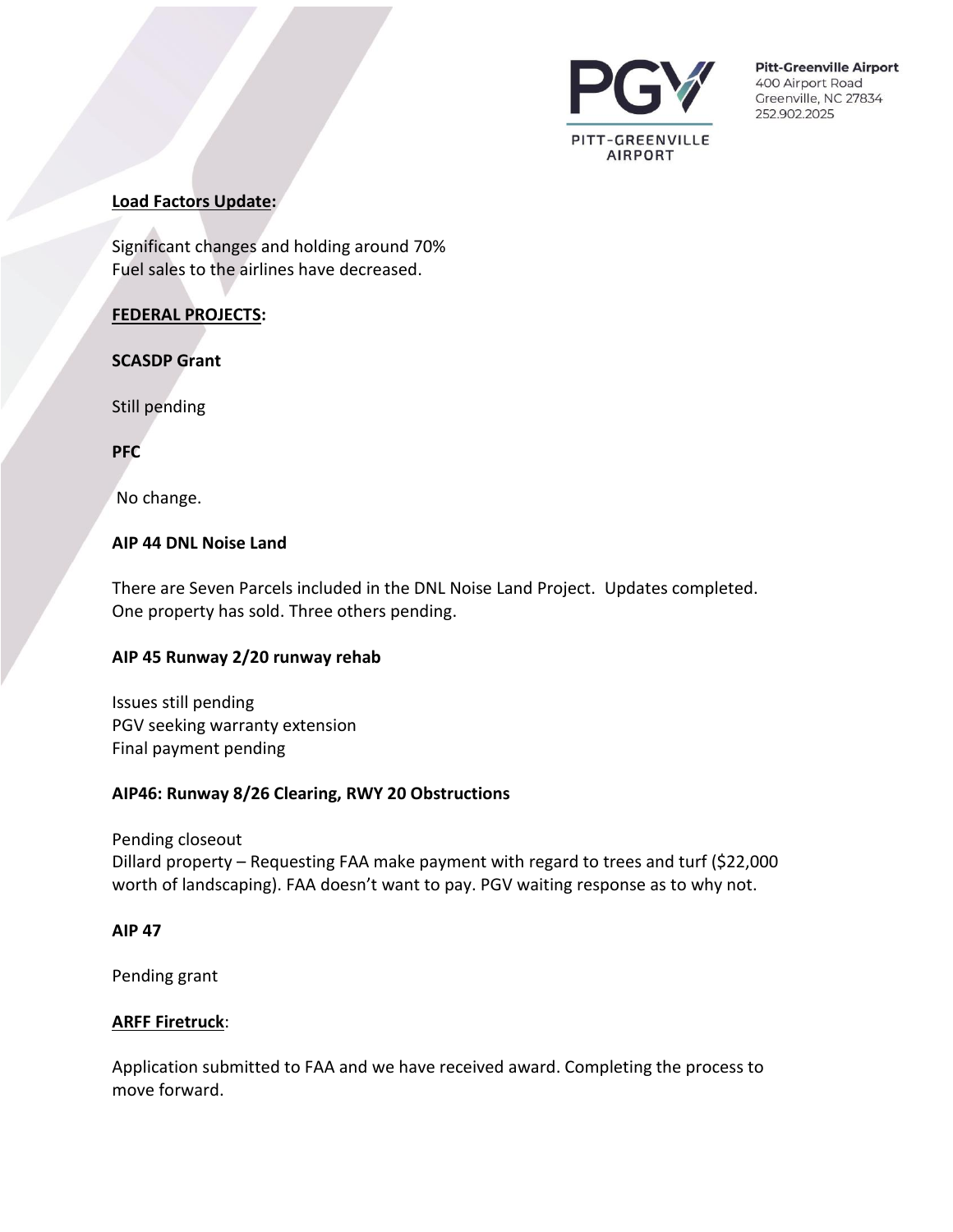

#### **GA Apron**

Nothing pressing

**AIP 49**

Pending grant

#### **Fuel Sales**

**100LL**

August 2018 to August 2019 100LL down 2 percent Operations numbers are up significantly

#### **Jet A Sales**

Overall year to year sales were down.

Decrease in sales Airlines have not been ordering a lot of fuel to travel to Charlotte.

**Transient Aircraft -** Sales are up.

**Base Aircraft -** Sales are down.

Hopper indicated decrease possibly due to the loss of abased aircraft.

P&L comparing August 2018 to August 2019 fuel and oil sales were down at \$53, 485.00. Price fluctuation could account for decrease.

#### **Parking Lot Operations**

Parking lot revenue is down. Commensurate with the passenger numbers.

An increase in ride sharing companies at the Airport may be having an effect on the numbers.

#### **Passenger Counts**

Down in August Year to year is up 2 percent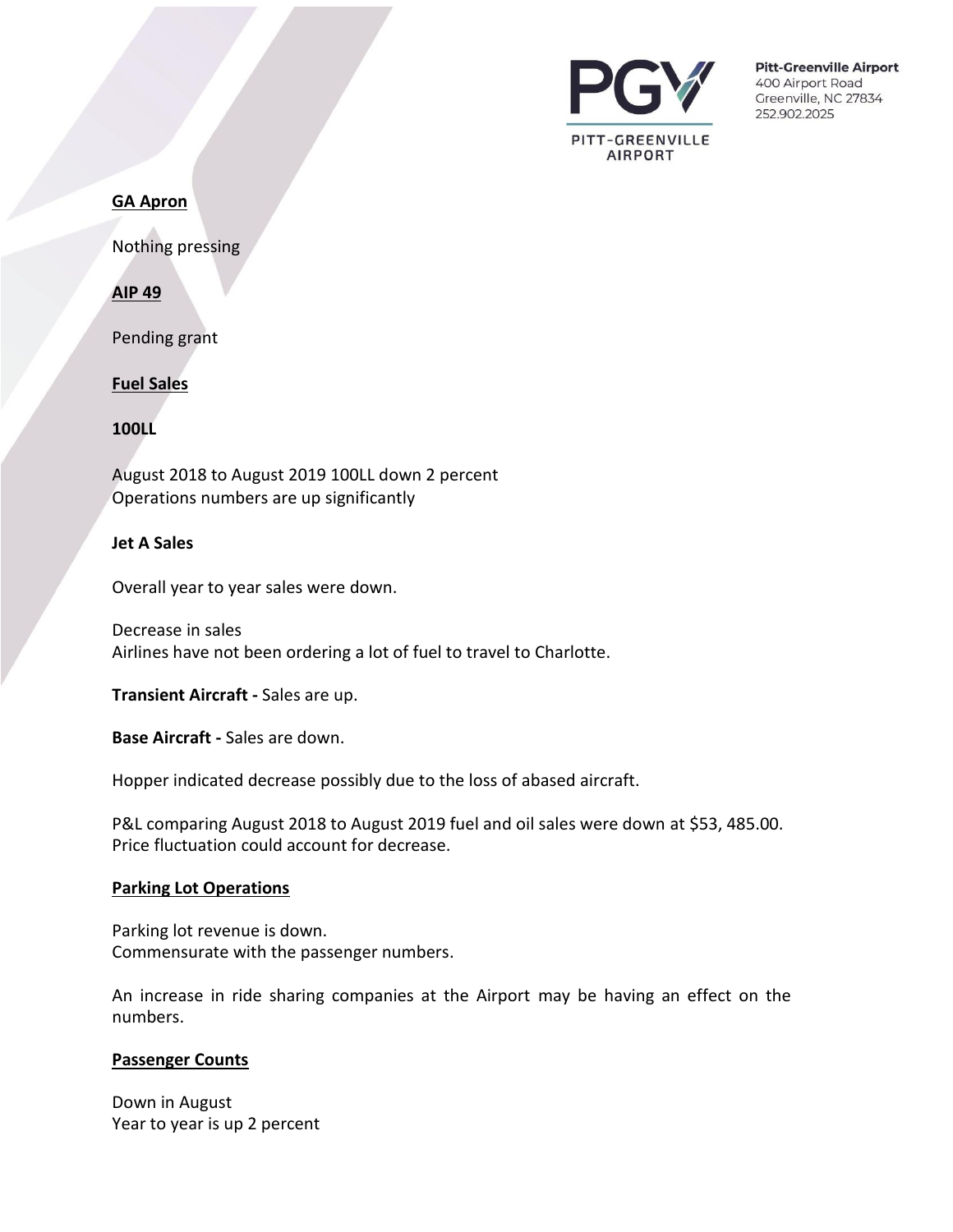

# **G.A.R.D**

G.A.R.D is the computer system that measures the amount of take offs and landings. Numbers look good

One runway was closed in August



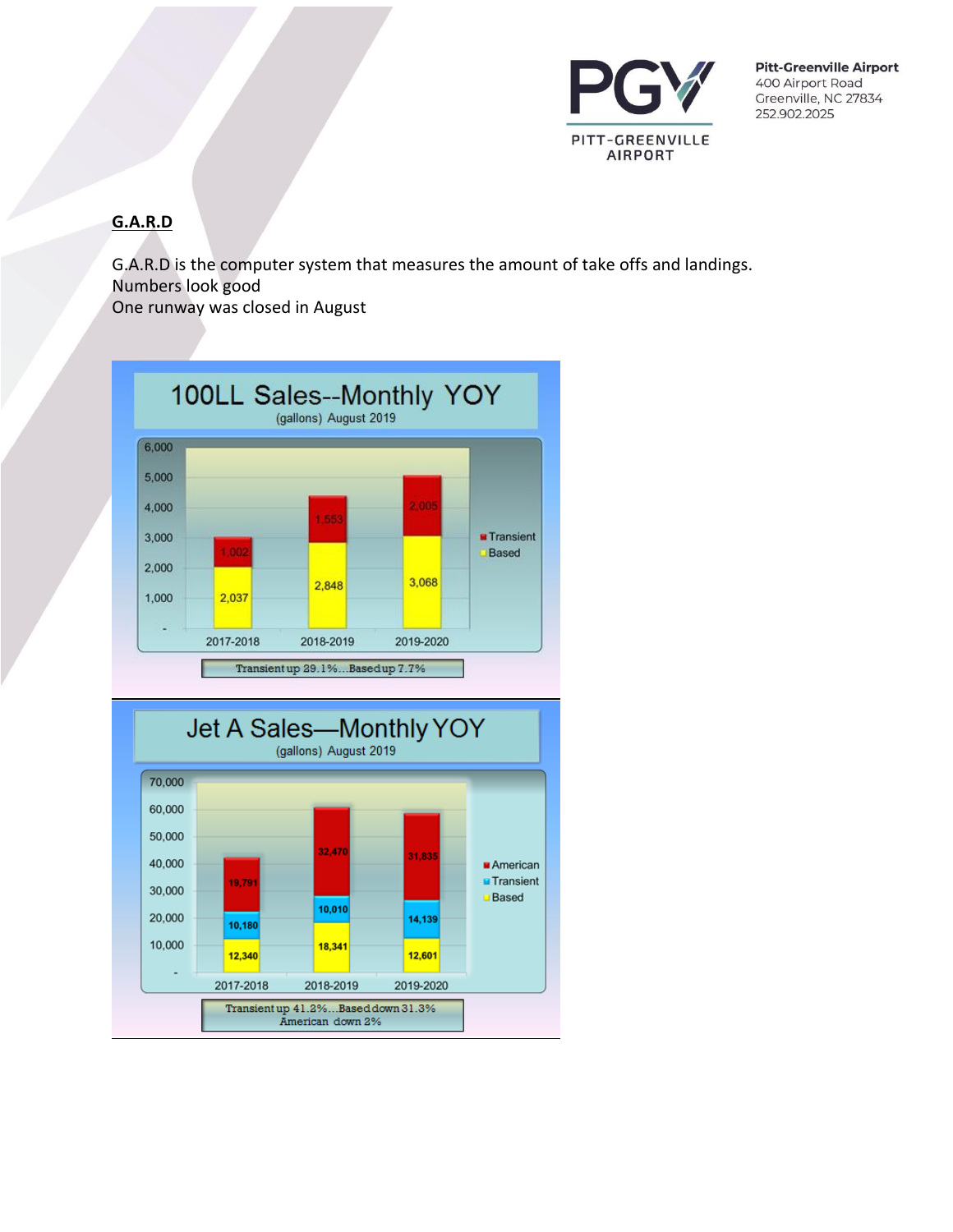



# Pax Monthly August 2019

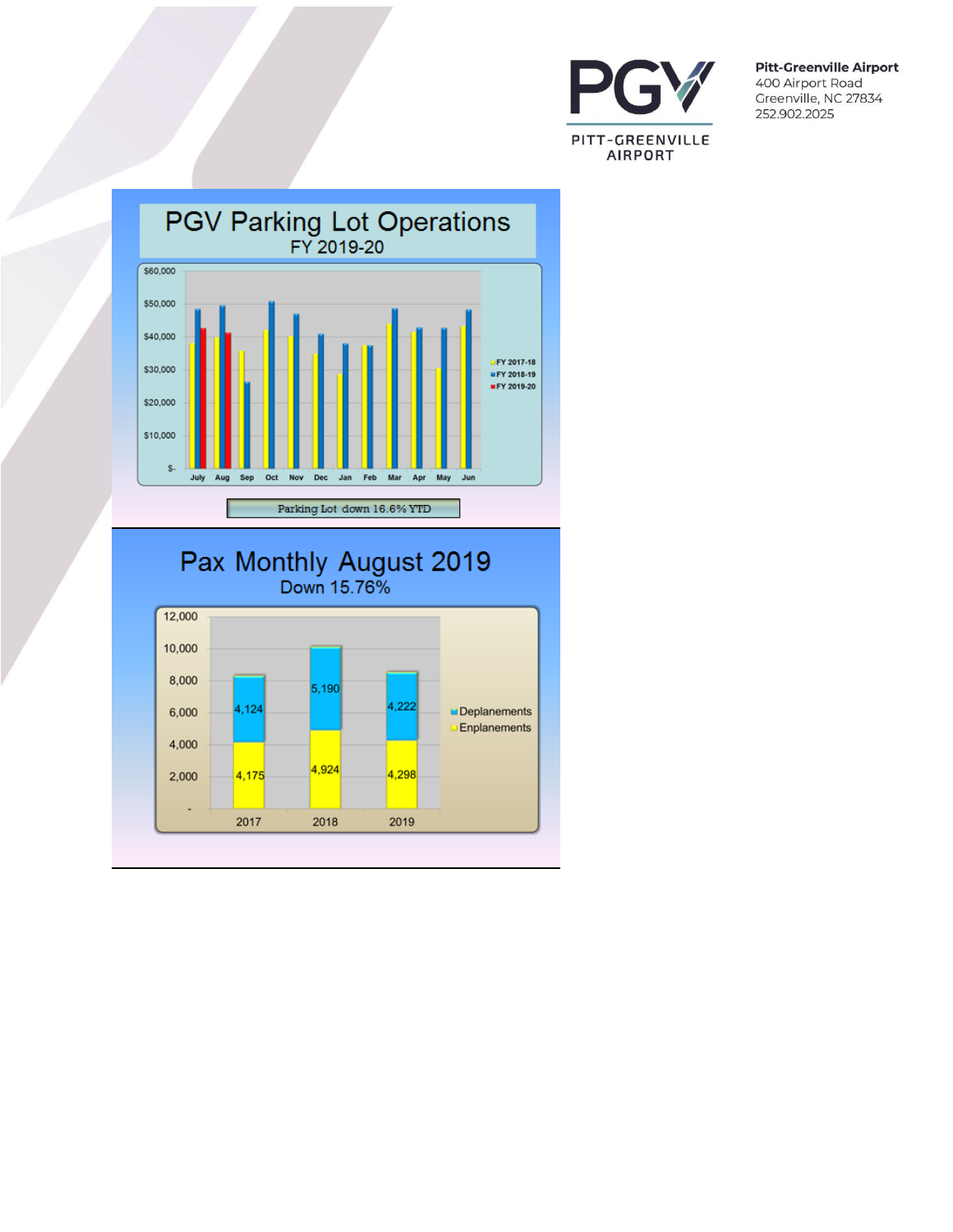



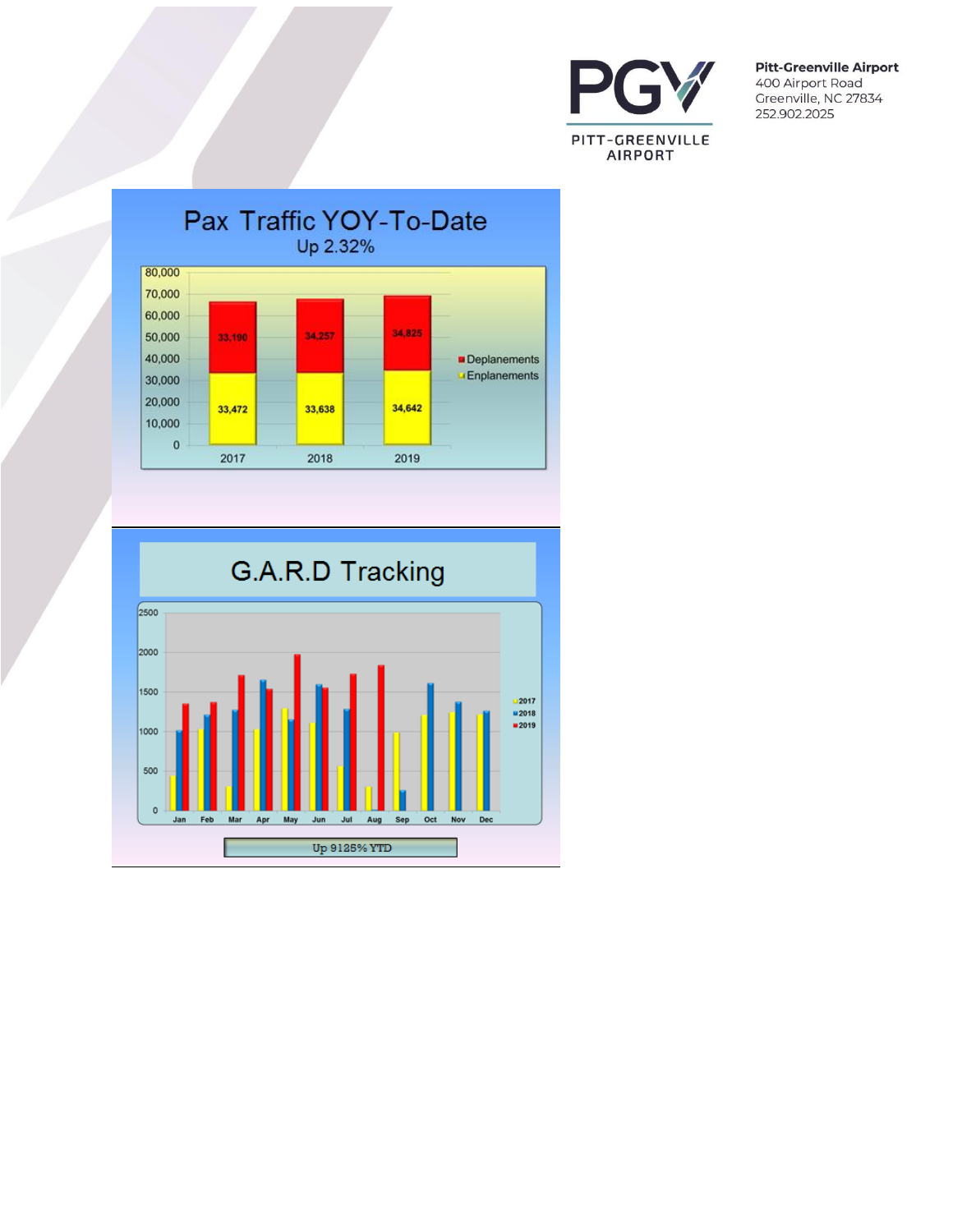

# **Financial Report**

- August 2019 Revenues \$269,907.04 Expenses \$361,831.38 Net income \$(91,924.34)
- YTD \$6,434.48
- Cash balance \$2,775,529.92
- Hangar Fund \$ 1,121,187.65
- Unrestricted \$270,548.63
- Total Restricted \$1,383,793.64
	- Current Project Restricted \$596,397.39 will have drawdown in September financials \$
	- PFC Restricted Account \$787,396.25

#### **Financial Reporting:**

Decrease in June due to payment not received due to timing in payroll invoicing.

Decrease also due to fees being billed for old audit that was completed for last fiscal year and new audit being conducted for this fiscal year.

More of a timing issue between the audit and the payroll matter occurring at the same time. Not an Operational loss.

Overall a great month

PGV was able to purchase fuel before increases kick in due to situation in Saudi.

Hopper informed the Board that he would be comparing prices to the other area airports and will adjust prices accordingly.